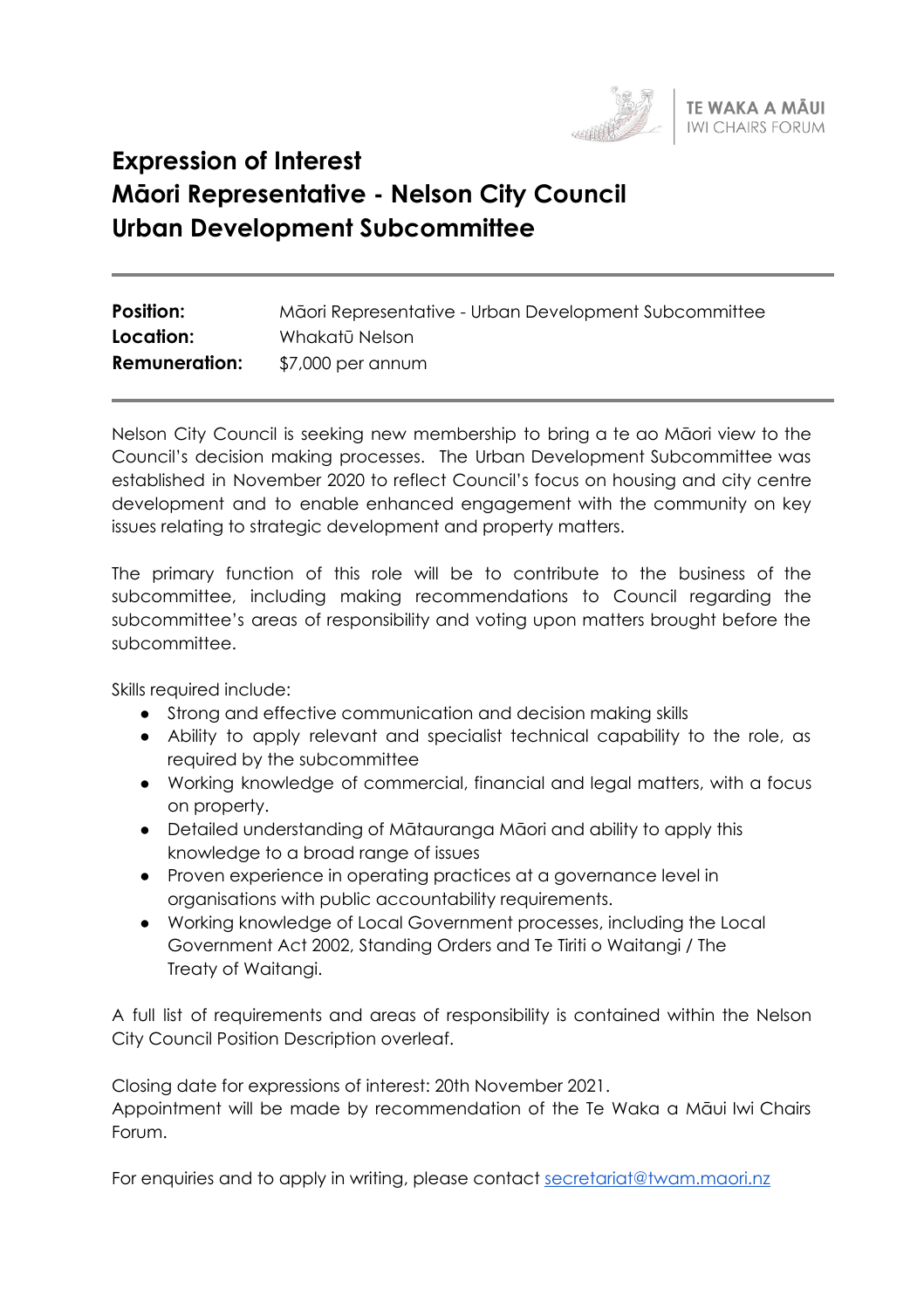# **NELSON CITY COUNCIL**

# **MĀORI REPRESENTATIVE POSITION DESCRIPTION**

# **Urban Development Subcommittee**

| <b>Position Title</b> | Māori Representative – Urban Development<br>Subcommittee                                                                                                                                                                                                                                                                                                 |
|-----------------------|----------------------------------------------------------------------------------------------------------------------------------------------------------------------------------------------------------------------------------------------------------------------------------------------------------------------------------------------------------|
| Date Created          | April 2021                                                                                                                                                                                                                                                                                                                                               |
| Remuneration          | \$7,000 per annum                                                                                                                                                                                                                                                                                                                                        |
| <b>Responsible to</b> | Urban Development Subcommittee Chair and the Mayor                                                                                                                                                                                                                                                                                                       |
| Accountability        | Appointed members are subject to the Nelson City<br>Council Members' Code of Conduct.<br>All interests should be declared at least annually and as<br>soon as possible following any changes, following the<br>requirements of the Local Authorities (Members'<br>Interests) Act 1968 and Accounting Standard PBE IPSAS<br>20 Related Party Disclosures. |
| Location              | Whakatū Nelson                                                                                                                                                                                                                                                                                                                                           |

#### **Background**

The Urban Development Subcommittee was established November 2020 to reflect Council's focus on housing and city centre development, along with enabling major projects and opportunities for strategic development to be advanced, and to enable enhanced engagement with the community and direction on key issues relating to strategic development and property matters;

# **Primary Function**

- The Māori Representative will contribute to the business of the subcommittee and will have voting powers on matters brought to the subcommittee.
- Actively participate in the business of the subcommittee, which includes making recommendations to Council regarding the subcommittee's Areas of Responsibility.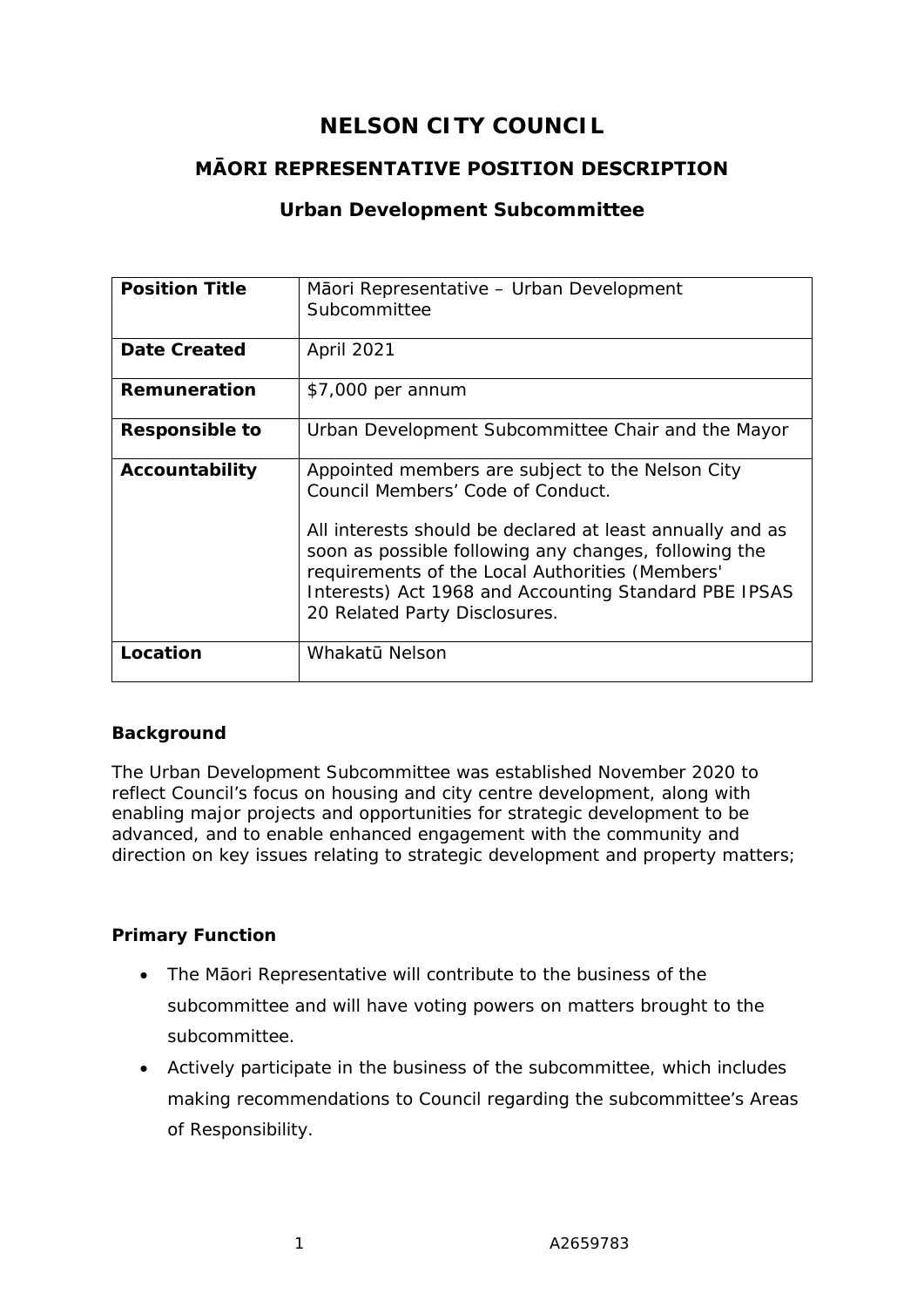### **Areas of Responsibility**

- City Centre Programme, including the City Centre Spatial Plan
- Oversight of the City Centre Engagement Group
- Intensification Action Plan
- Housing Reserve development of criteria for use and consideration of projects
- Social and affordable housing proposals
- Development Contributions and Financial Contributions
- Statutory tools, initiatives and projects relating to Urban Development and **Housing**

#### **Urban Development Subcommittee Powers to Decide**

- Appointment of a deputy Chair
- Developing, monitoring and reviewing strategies, policies and plans, with final versions to be recommended to Council for approval
- Undertaking informal community engagement on matters within the areas of responsibility

#### **Urban Development Subcommittee Powers to Recommend to Council**

- Approval of final versions of strategies, policies and plans
- All other matters within the areas of responsibility or any other matters referred to it by Council

#### **Advocacy**

- Bringing a te ao Māori view to Council's decision-making processes;
- Balancing the need to advocate for specific interests against the needs of the wider community;
- Listening to the concerns of local residents and ratepayers on issues pertaining to the subcommittee;
- Maintaining contact with community representatives and other local stakeholders;
- Participating as required in any relevant informal community engagement with the local community and/or other organisations.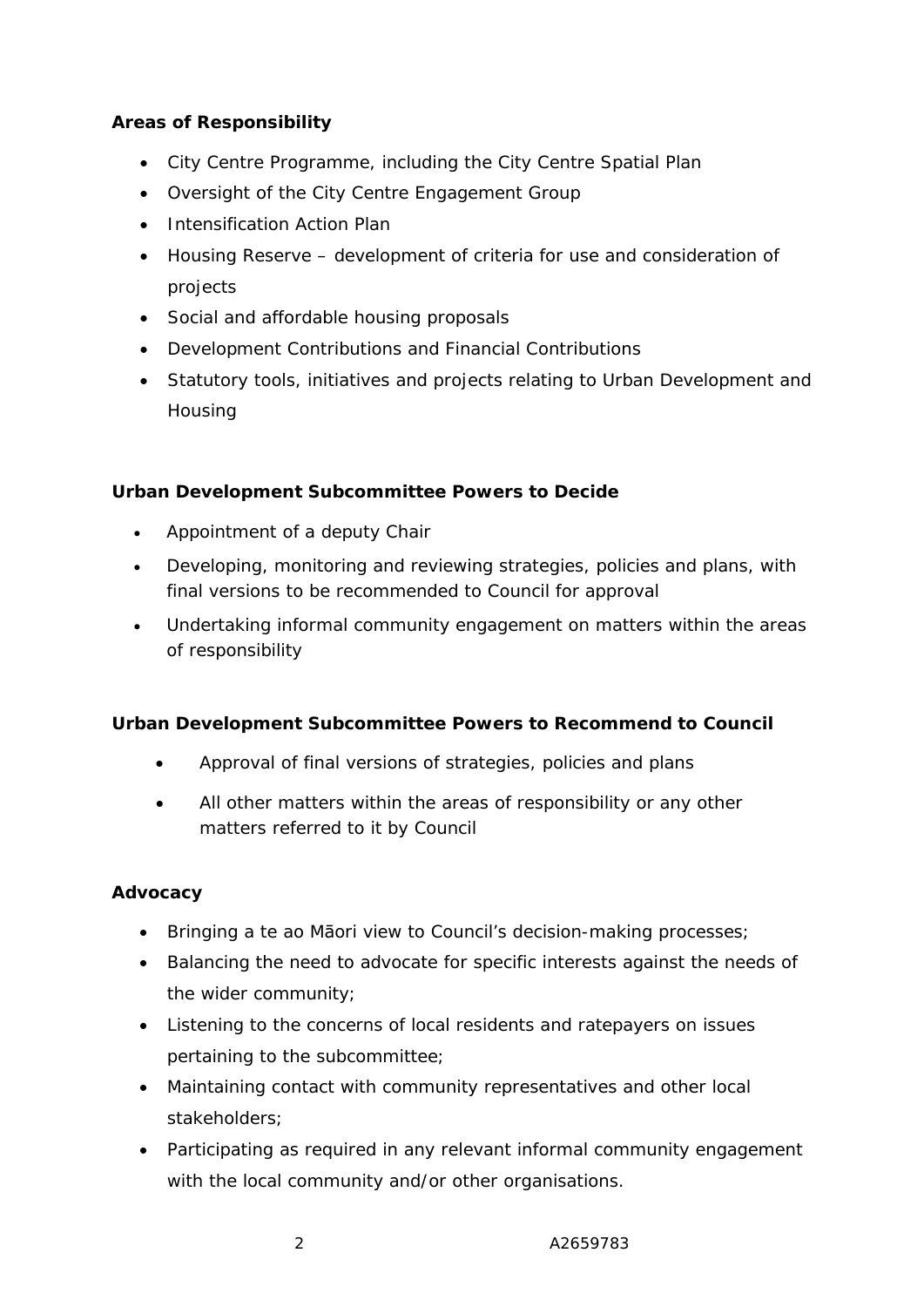• To actively participate in Council seminars and events where active participation would support the purpose of the subcommittee.

# **Skills Requirements**

- Strong and effective communication skills
- Competence and understanding of Council's needs relating to committee or subcommittee requirements
- Competence and understanding of the issues and risks facing the Council
- Ability to apply relevant and specialist technical capability to the role required by the subcommittee
- Ability to engage in effective relationships with the Council, Committee and Subcommittee on an ongoing basis over the term of the contract
- Proven experience in operating practices at a governance level in organisations with public accountability requirements, including those outlined in 'Governance requirements' below

# **Specialist Skills Requirements**

- Detailed understanding of Mātauranga Māori and ability to apply this knowledge to a broad range of issues;
- Strong oral communication/debating skills and active listening skills;
- Sound decision-making skills;
- Ability to engage with the Mayor and subcommittee Chair and members;
- Working knowledge of Local Government processes including the Local Government Act 2002, Standing Orders and Te Tiriti o Waitangi / The Treaty of Waitangi<sup>1</sup>;
- Ability to deal with imperfect information, complex issues or ambiguity;
- Skills and experience which are directly relevant to the delegations of the sub/committee to which the appointment has been made including:
	- o Working knowledge of commercial, financial and legal matters with a focus on property

<sup>&</sup>lt;sup>1</sup> Although the Treaty is between Māori and the Crown, the Crown has made certain requirements to local government to meet its Treaty obligations through the Local Government Act 2002, and the Resource Management Act 1991.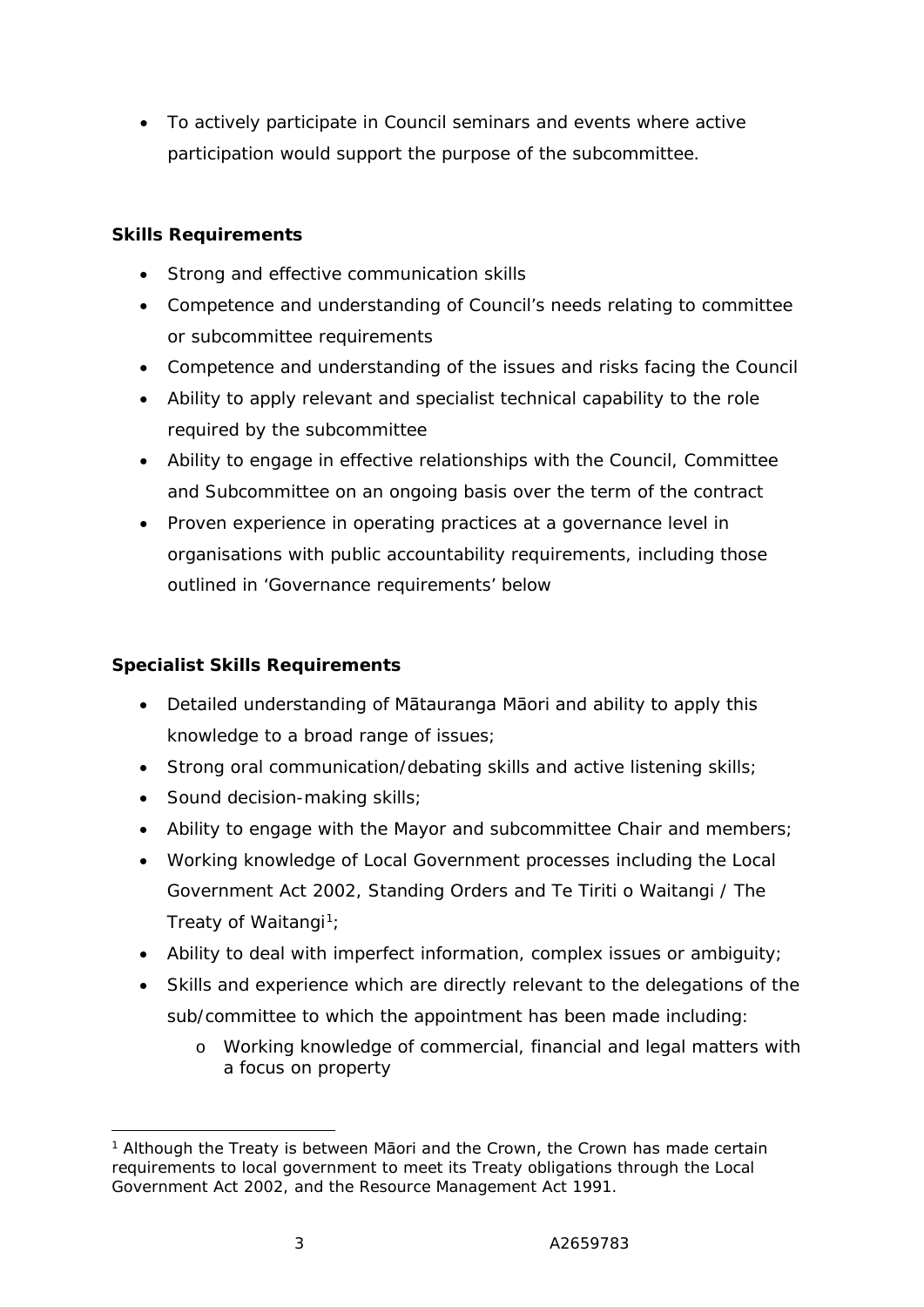o Ability to think strategically around complex matters within the Subcommittee delegation.

# **Governance Requirements**

- Understanding and supporting principles of good governance in the subcommittee's decision-making processes;
- Balancing the need to advocate for specific interests against the needs of the wider community
- A commitment to promoting the long-term effectiveness of the committee or subcommittee and the Council
- Understanding and respecting the differing roles of Mayor, Deputy Mayor, Committee and Subcommittee Chairs and Councillors;
- Recognising that the governance role does not extend to operational matters or to the management of any implementation;
- Having a good understanding of the Council processes set out in the Standing Orders that determine how Council meetings are run;
- Developing and maintaining a working knowledge of Council services, management processes, and the powers, duties and constraints that fall under the subcommittee's delegated areas of responsibility;
- Ensuring familiarity with agendas and other Council reports before committee meetings;
- Being familiar with the statutory requirements of an external committee member including appropriate recordkeeping in accordance with the Public Records Act 2005 and the Local Government Official Information and Meetings Act 1987;
- Compliance with Nelson City Council Code of Conduct adopted by the Council
- Identifying, being aware of and declaring as soon as they arise any potential personal conflicts of interest, whether of a pecuniary or nonpecuniary nature;
- Being aware of the need to maintain confidentiality of matters discussed by the subcommittee;